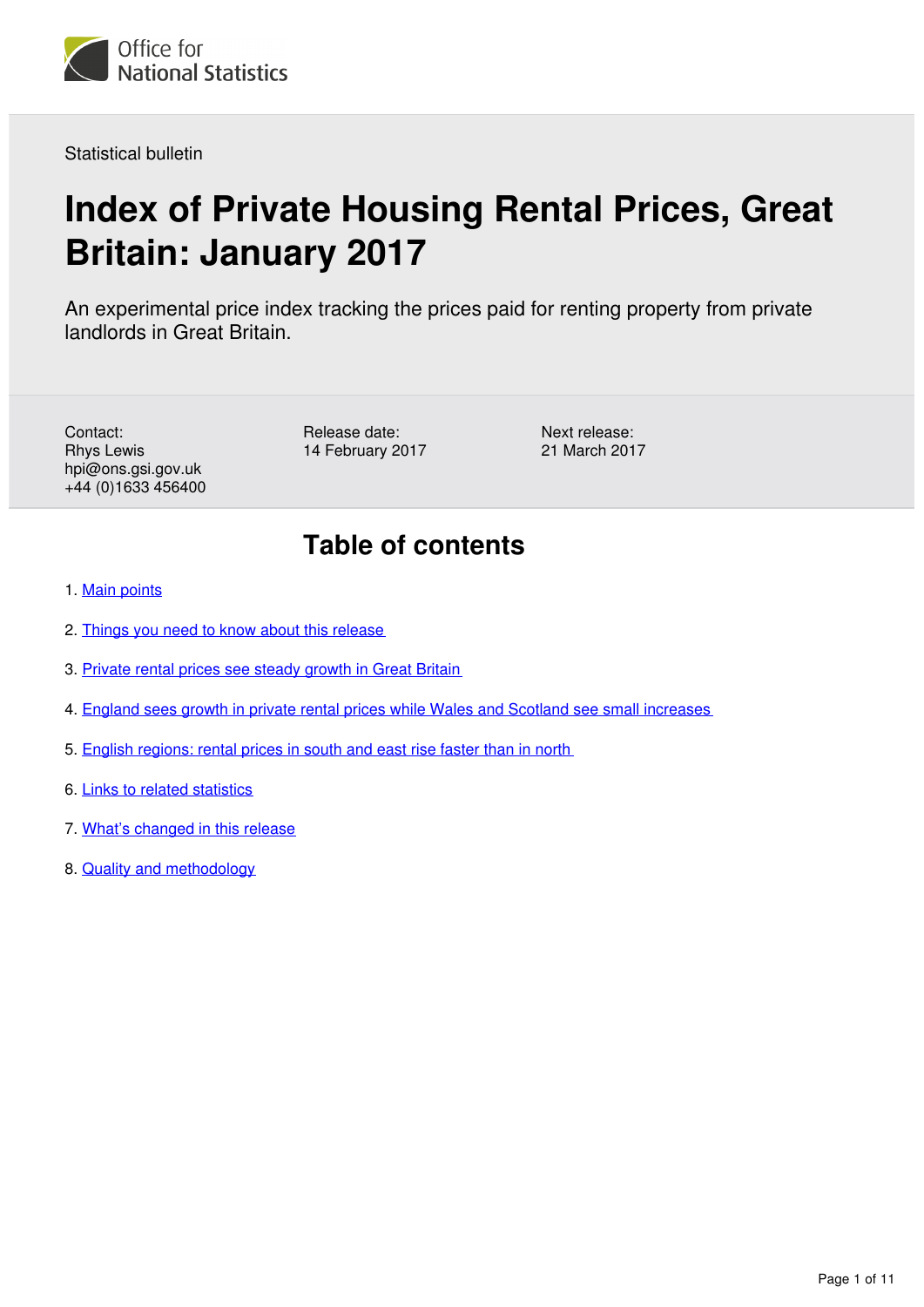## <span id="page-1-0"></span>**1 . Main points**

- Private rental prices paid by tenants in Great Britain rose by 2.2% in the 12 months to January 2017; this is down from 2.3% in December 2016.
- In England, private rental prices grew by 2.3%, Wales saw growth of 0.4% while Scotland saw growth of 0.1% in the 12 months to January 2017.
- London private rental prices grew by 2.1% in the 12 months to January 2017, which is 0.1 percentage points below the Great Britain 12-month growth rate.

### <span id="page-1-1"></span>**2 . Things you need to know about this release**

The Index of Private Housing Rental Prices (IPHRP) measures the change in price of renting residential property from private landlords. The index is published as a series of price indices covering Great Britain, its constituent countries and the English regions. All data presented are non-seasonally adjusted.

IPHRP measures the change in price tenants face when renting residential property from private landlords, thereby allowing a comparison between the prices tenants are charged in the current month as opposed to the same month in the previous year. The index does not measure the change in newly advertised rental prices only, but reflects price changes for all private rental properties.

The IPHRP is constructed using administrative data. That is, the index makes use of data that are already collected for other purposes in order to estimate rental prices. The sources of private rental prices are [Valuation](https://www.gov.uk/government/organisations/valuation-office-agency)  [Office Agency](https://www.gov.uk/government/organisations/valuation-office-agency) (VOA), [Scottish government](http://www.gov.scot/) (SG) and Welsh government (WG). All 3 organisations deploy rental officers to collect the price paid for privately rented properties. The sources of [expenditure weights](https://www.ons.gov.uk/economy/inflationandpriceindices/datasets/indexofprivatehousingrentalpricesweightsanalysis) are the [Department for Communities and Local Government](https://www.gov.uk/government/organisations/department-for-communities-and-local-government) (DCLG), Scottish government, Welsh government and the VOA.

IPHRP is released as an [Experimental Statistic](http://www.ons.gov.uk/methodology/methodologytopicsandstatisticalconcepts/guidetoexperimentalstatistics). While the methodology for IPHRP is final, Northern Ireland is currently excluded from the price index. We are working with [Northern Ireland Housing Executive](http://www.nihe.gov.uk/) to secure private rental data for Northern Ireland. Once the coverage of IPHRP has been improved to that of the UK, the IPHRP will be assessed against the [Code of Practice for Official Statistics](https://www.statisticsauthority.gov.uk/monitoring-and-assessment/code-of-practice/) toachieve National Statistic status.

### <span id="page-1-2"></span>**3 . Private rental prices see steady growth in Great Britain**

Between January 2011 and January 2017, private rental prices in Great Britain increased by 14.3%, strongly driven by the growth in private rental prices within London. When London is excluded, private rental prices increased by 10.1% over the same period.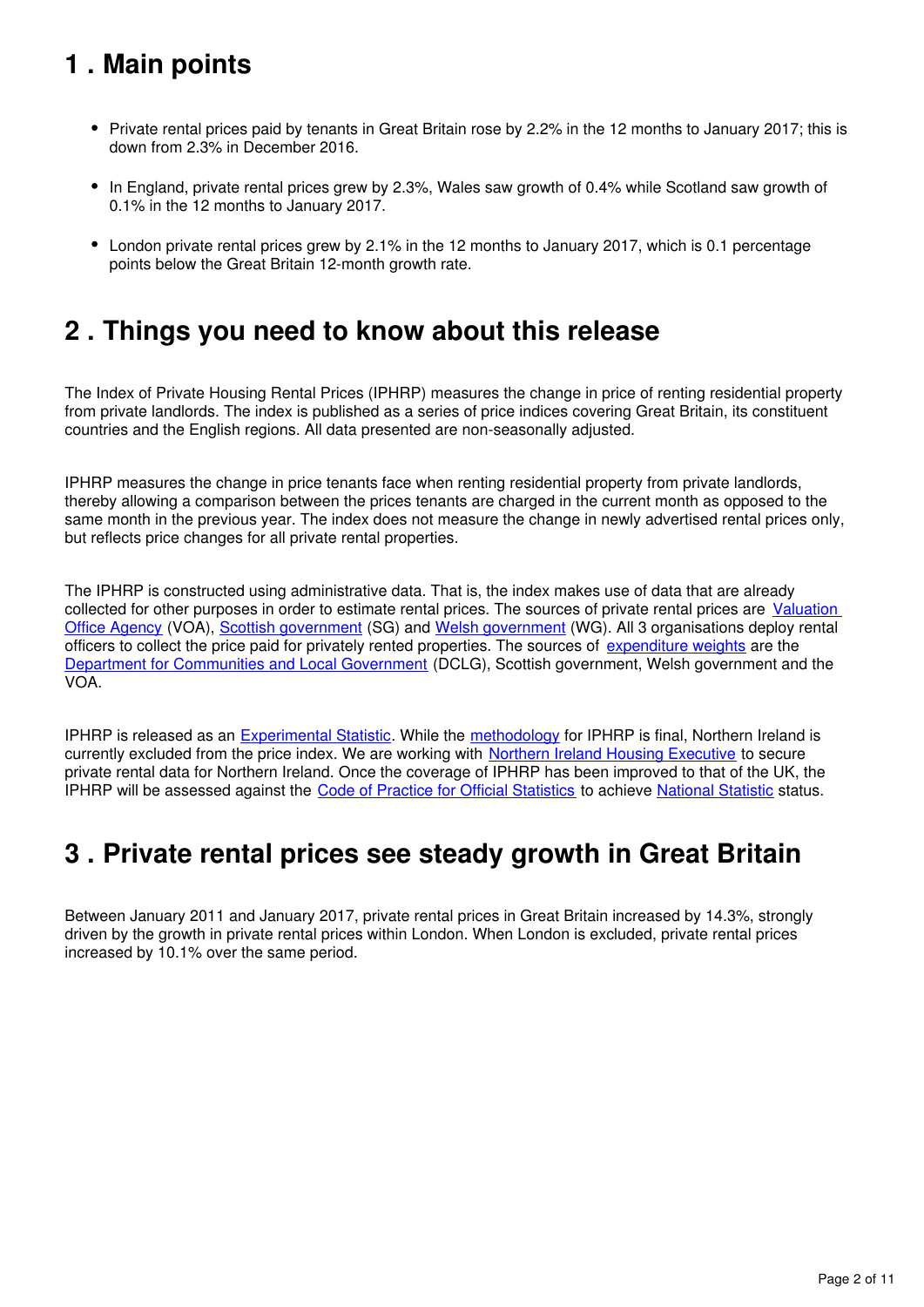### Figure 1: IPHRP indices, Great Britain, January 2011 to January 2017



#### **Source: Office for National Statistics**

The rental market in Great Britain continued to show signs of strength in the 12 months to January 2017, as prices grew by 2.2%. For example, a property that was rented for £500 a month in January 2016, which saw its rent increase by the average rate in Great Britain, would be rented for £511.00 in January 2017.

The 12-month growth rate of private rental prices paid by tenants in Great Britain fell slightly in January 2017 to 2.2%, from 2.3% in December 2016. Rental prices for Great Britain excluding London increased by 2.3% in the 12 months to January, unchanged compared with December 2016 (Figure 2). The growth rate for London (2.1%) in the 12 months to January is 0.1 percentage points below that of Great Britain.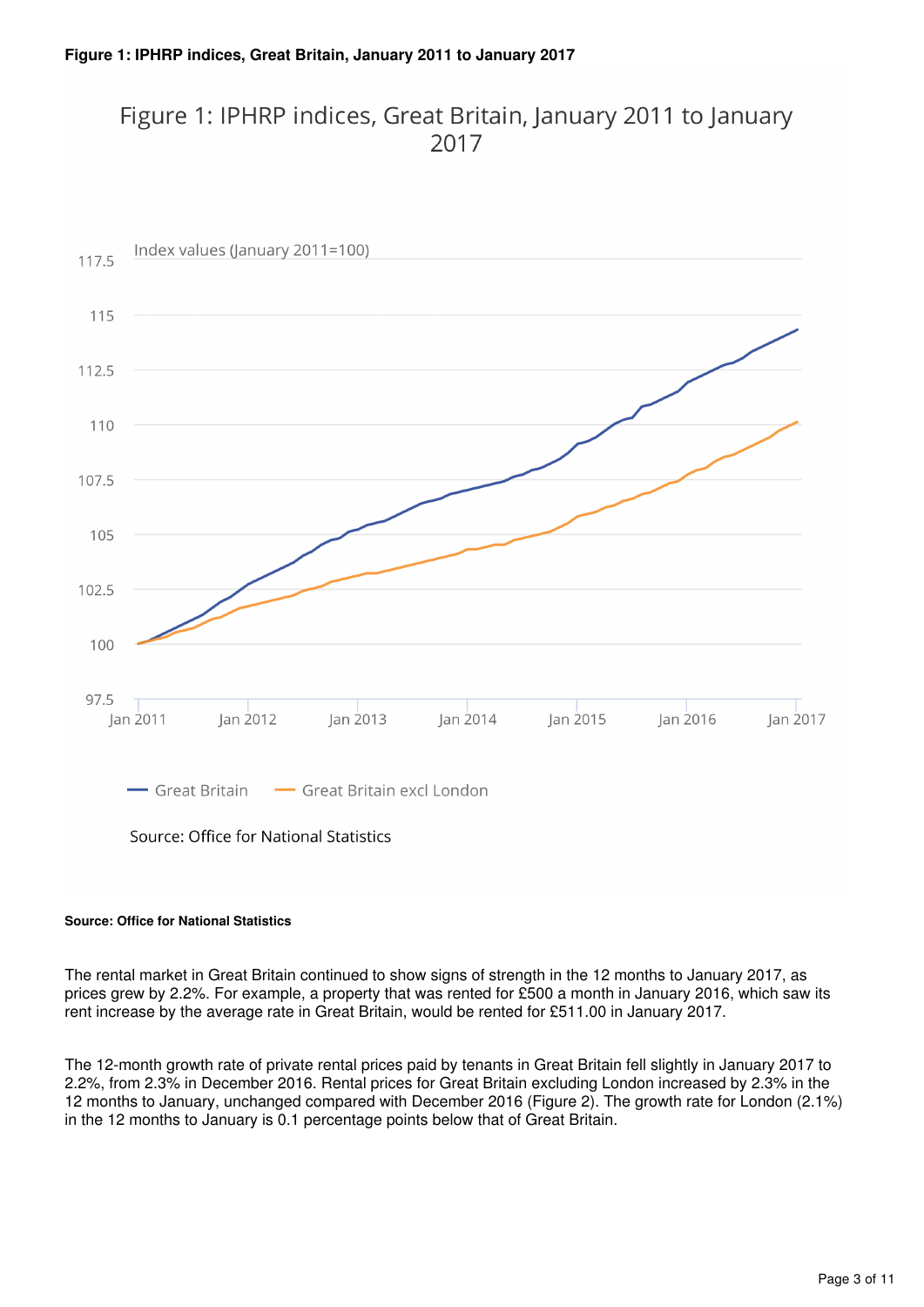Inflation in the rental market is likely to have been caused by demand in the market outpacing supply. The Royal [Institute of Chartered Surveyors \(RICS\) December 2016 Residential Market Survey](http://www.rics.org/uk/knowledge/market-analysis/rics-residential-market-survey/) reported continued rising tenant demand, though at a more moderate pace than in previous months. The **Association of Residential Letting** [Agents](http://www.arla.co.uk/) (ARLA) [Private Rented Sector Report](http://www.arla.co.uk/media/1045370/arla-prs-report-december-2016.pdf) for December 2016 noted demand increasing marginally, in line with seasonal expectations.

#### **Figure 2: IPHRP percentage change over 12 months, Great Britain, January 2012 to January 2017**

#### **12-month percentage change**

### Figure 2: IPHRP percentage change over 12 months, Great Britain, January 2012 to January 2017

12-month percentage change



Source: Office for National Statistics

#### **Source: Office for National Statistics**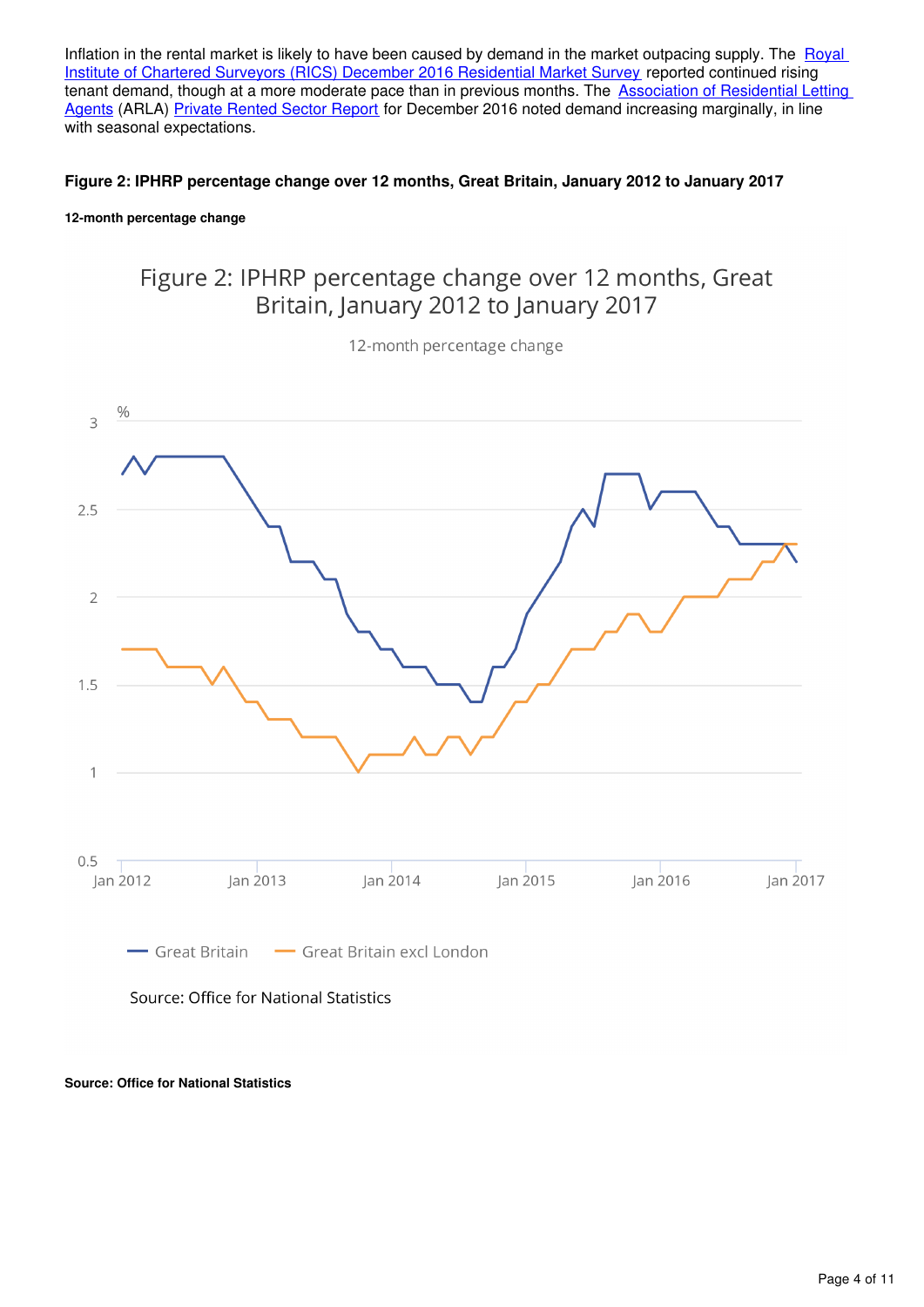### <span id="page-4-0"></span>**4 . England sees growth in private rental prices while Wales and Scotland see small increases**

All the countries that constitute Great Britain have experienced rises in their private rental prices since 2011 (Figure 3). Since January 2011, rental prices in England have increased more than those in Wales and Scotland.

#### **Figure 3: IPHRP indices for Great Britain and its constituent countries, January 2011 to January 2017**

### Figure 3: IPHRP indices for Great Britain and its constituent countries, January 2011 to January 2017



### Source: Office for National Statistics

#### **Source: Office for National Statistics**

The annual rate of change for Wales (0.4%) in January 2017 continues to be well below that of England (2.3%) and Great Britain (2.2%). The annual rate of change for Wales has not reached 1% since March 2012 (Figure 4).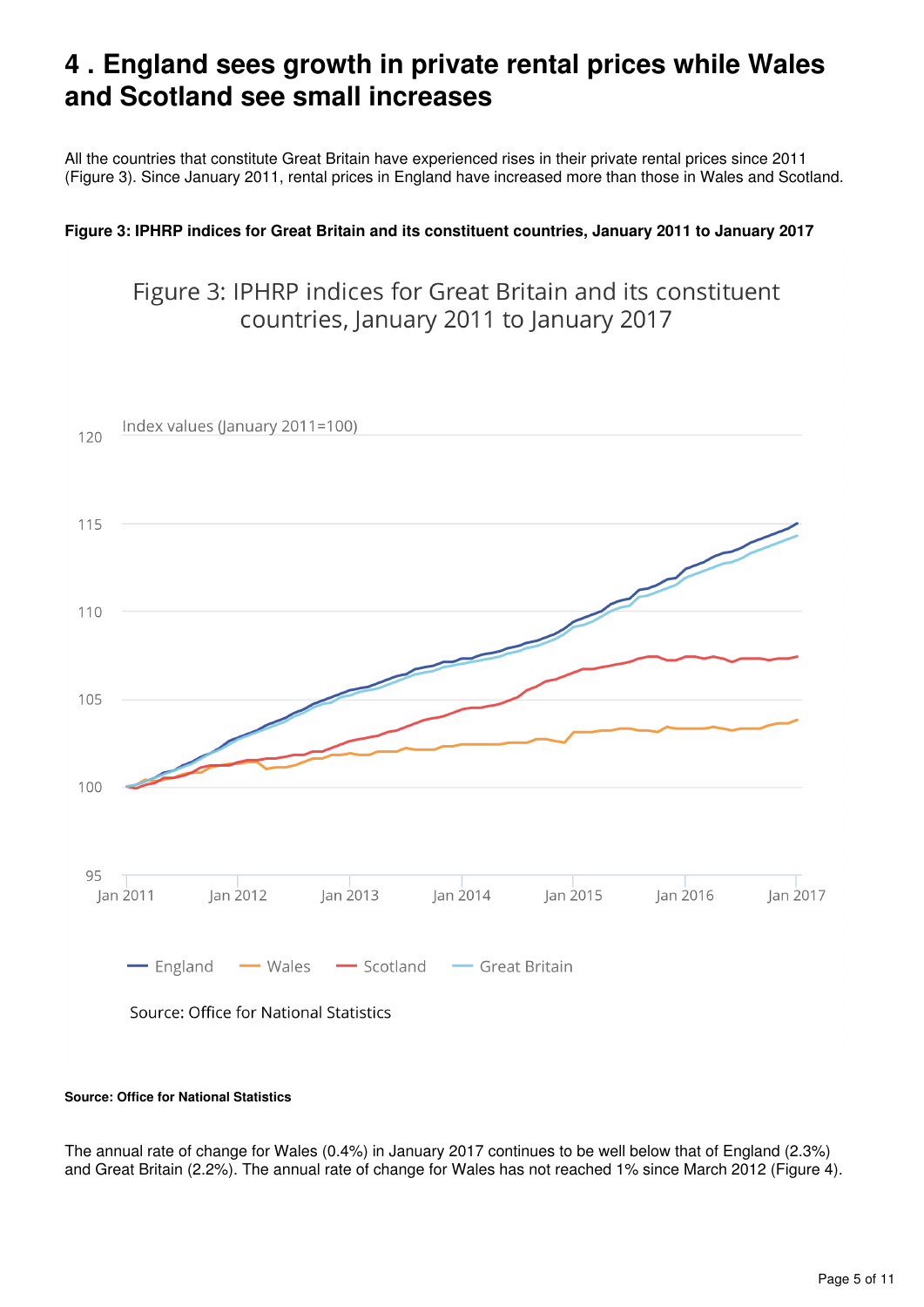Rental growth in Scotland remains muted at 0.1% in the 12 months to January 2017, a slowdown from a high of 2.1% in the year to June 2015. This weaker growth may be due to stronger supply in Scotland as reported by the [Association of Residential Letting Agents \(ARLA\).](http://www.arla.co.uk/media/1045370/arla-prs-report-december-2016.pdf)

#### **Figure 4: IPHRP percentage change over 12 months for Great Britain and its constituent countries, January 2012 to January 2017**

#### **12-month percentage change**



#### **Source: Office for National Statistics**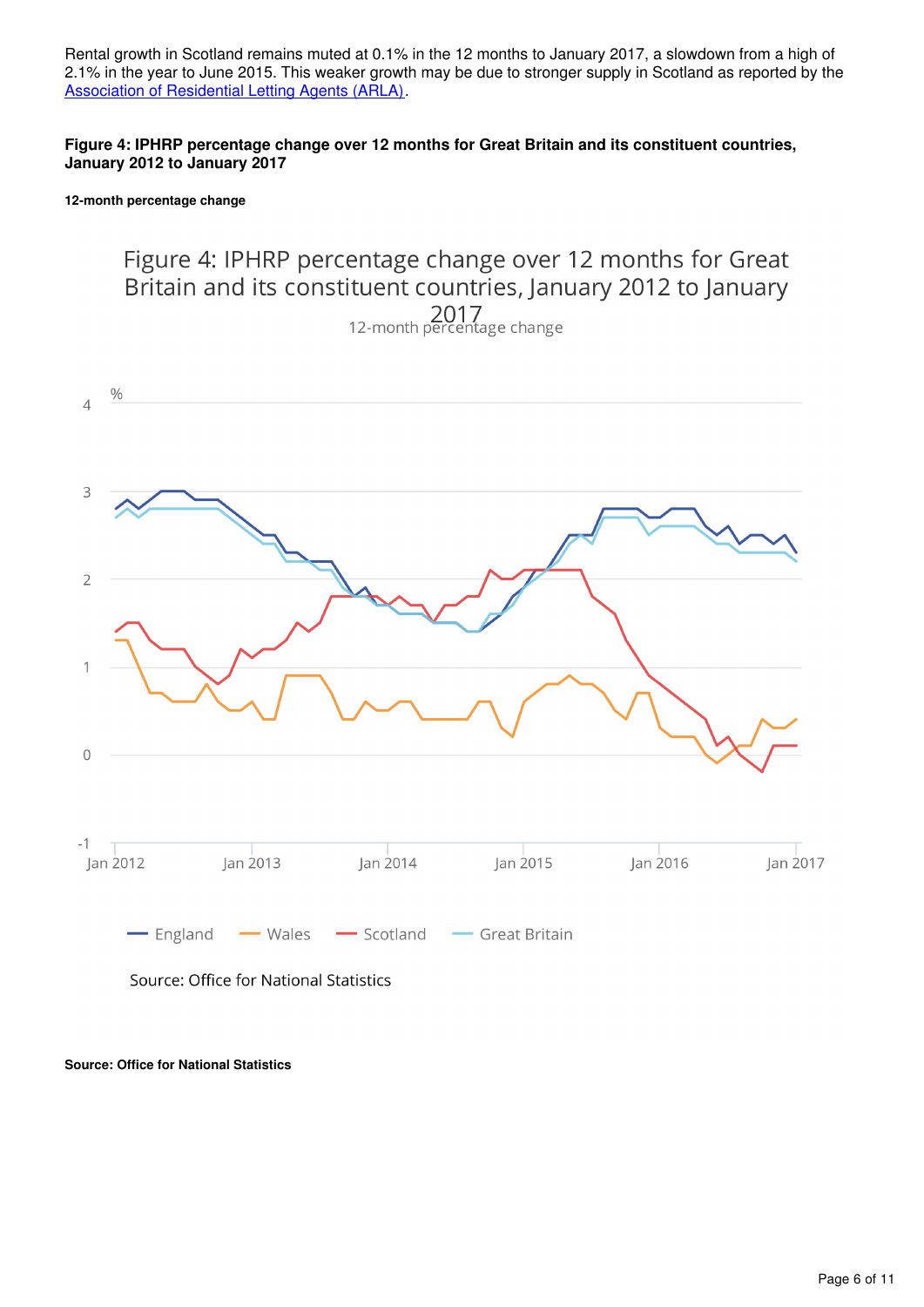### <span id="page-6-0"></span>**5 . English regions: rental prices in south and east rise faster than in north**

Private rental prices in the south and east of England are rising at a faster pace than those in the north (Figure 5). The largest annual rental price increases were in the South East (3.3%), down from 3.4% in December 2016. This was followed by the East of England (3.0%), unchanged from December 2016 and the South West (2.8%), down from 2.9% in December 2016.

The lowest annual rental price increases were in the North East (0.9%), down from 1.1% in December 2016, the North West (1.2%), unchanged from December 2016 and Yorkshire and The Humber (1.5%), down from 1.8% in December 2016.

Growth in London in the 12 months to January 2017 is now 2.1%, which is 0.1 percentage points below that of Great Britain (2.2%). This may be due to falling tenant demand and negative price expectations in London as reported by the [Royal Institute of Chartered Surveyors \(RICS\) December 2016 Residential Market Survey](http://www.rics.org/uk/knowledge/market-analysis/rics-residential-market-survey/).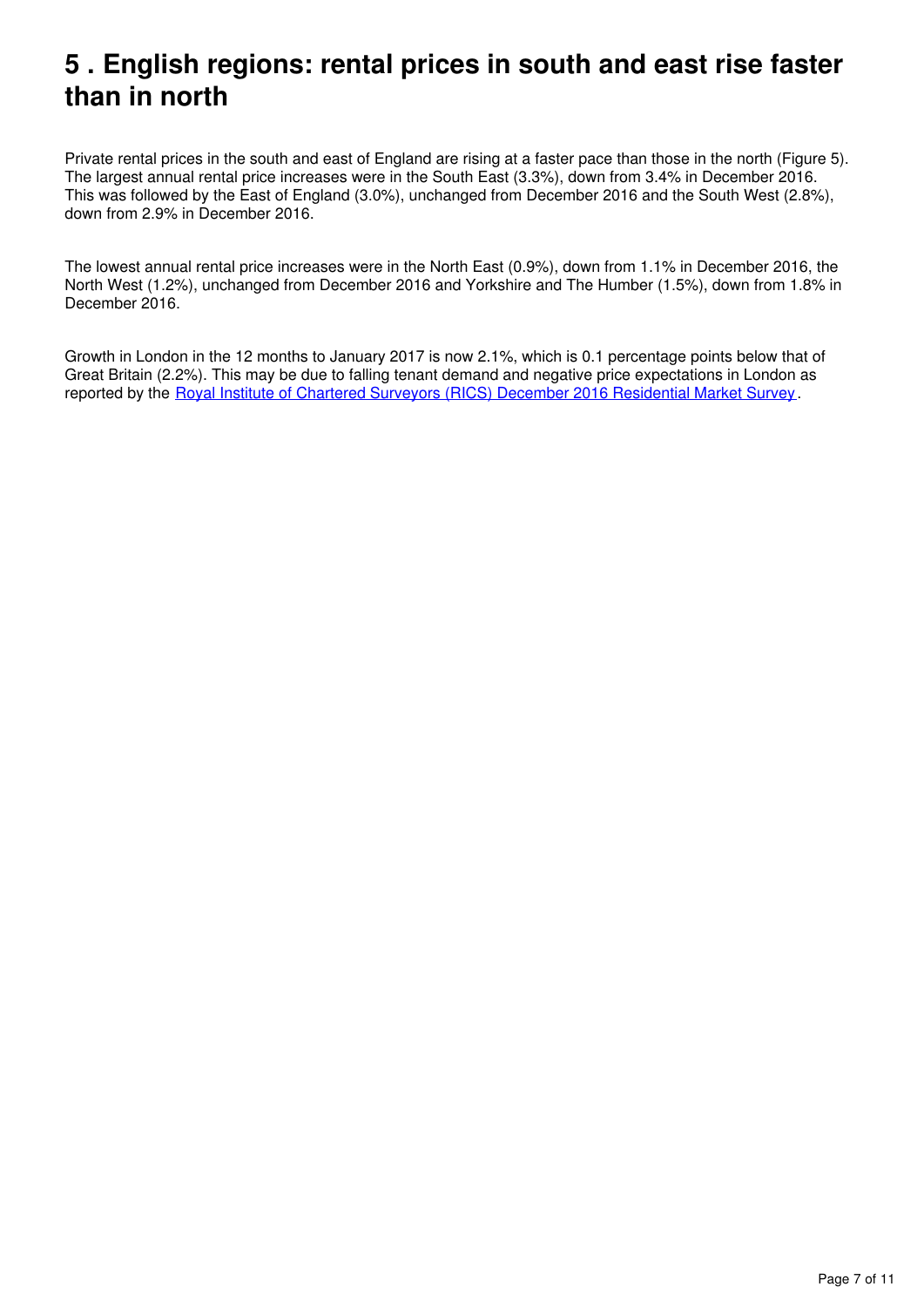#### **12-month percentage change**

### Figure 5: IPHRP percentage change over the 12 months to January 2017 by English region



12-month percentage change

Source: Office for National Statistics

#### **Source: Office for National Statistics**

Figure 6 shows the historical 12-month percentage growth rate in the rental prices of each of the English regions.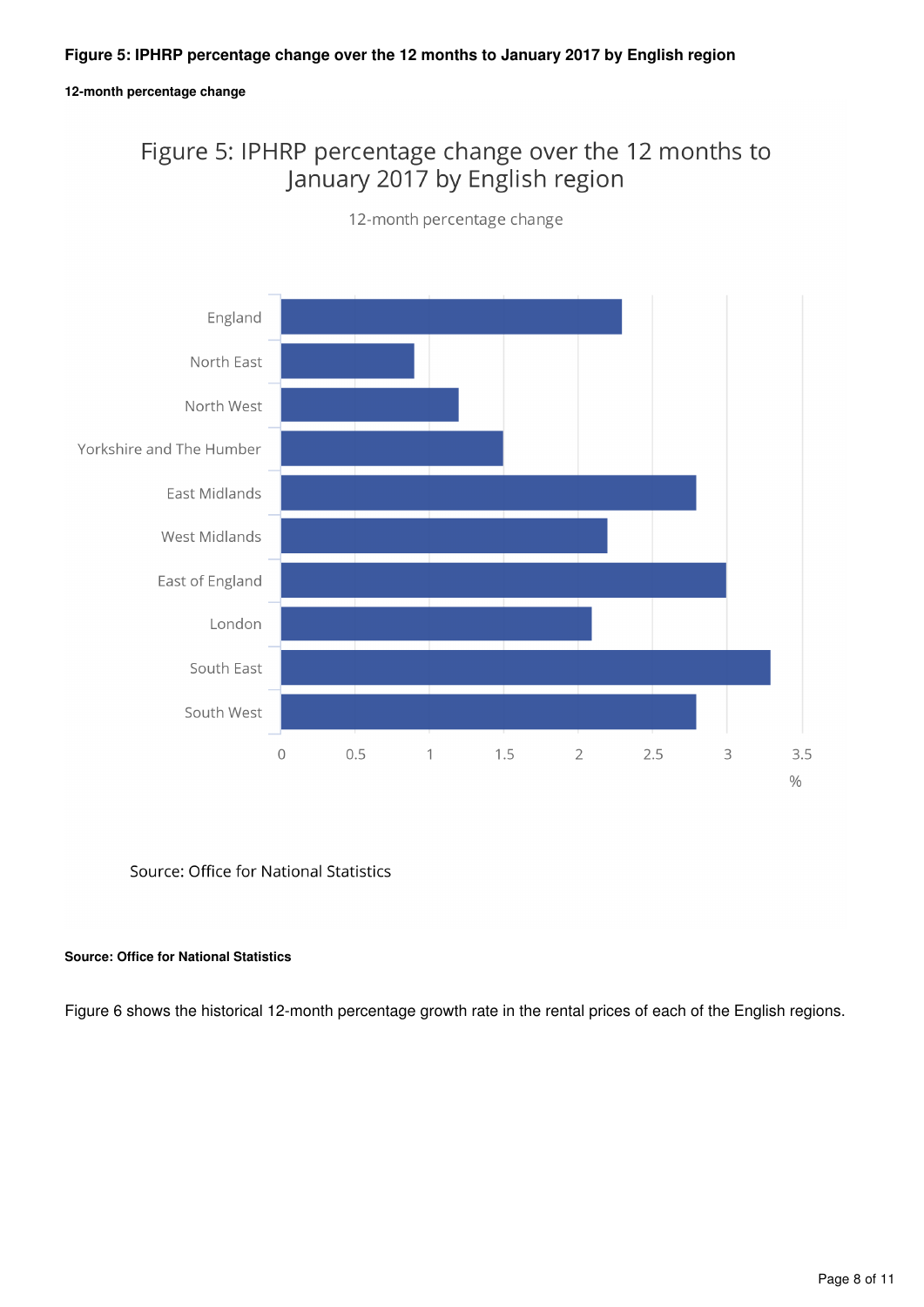#### **Figure 6: IPHRP percentage change over 12 months by English region, January 2007 to January 2017**

**12-month percentage change**



## <span id="page-8-0"></span>**6 . Links to related statistics**

There are a number of other statistics available for rental and housing prices.

[Valuation Office Agency](http://www.voa.gov.uk/) (VOA) publishes [private rental market statistics](http://www.voa.gov.uk/corporate/statisticalReleases/PrivateRentalMarketStatistics.html). These cover the average prices paid for renting private housing in England to the level of region and local authority. The composition of the sample used for this publication varies over time and therefore makes it hard to produce reliable comparisons over different time periods. For an evaluation of our rental price indices and the growth in average private rental prices published by VOA please see the article **Explaining private rental growth**[.](http://www.ons.gov.uk/ons/guide-method/user-guidance/prices/cpi-and-rpi/explaining-private-rental-growth.pdf)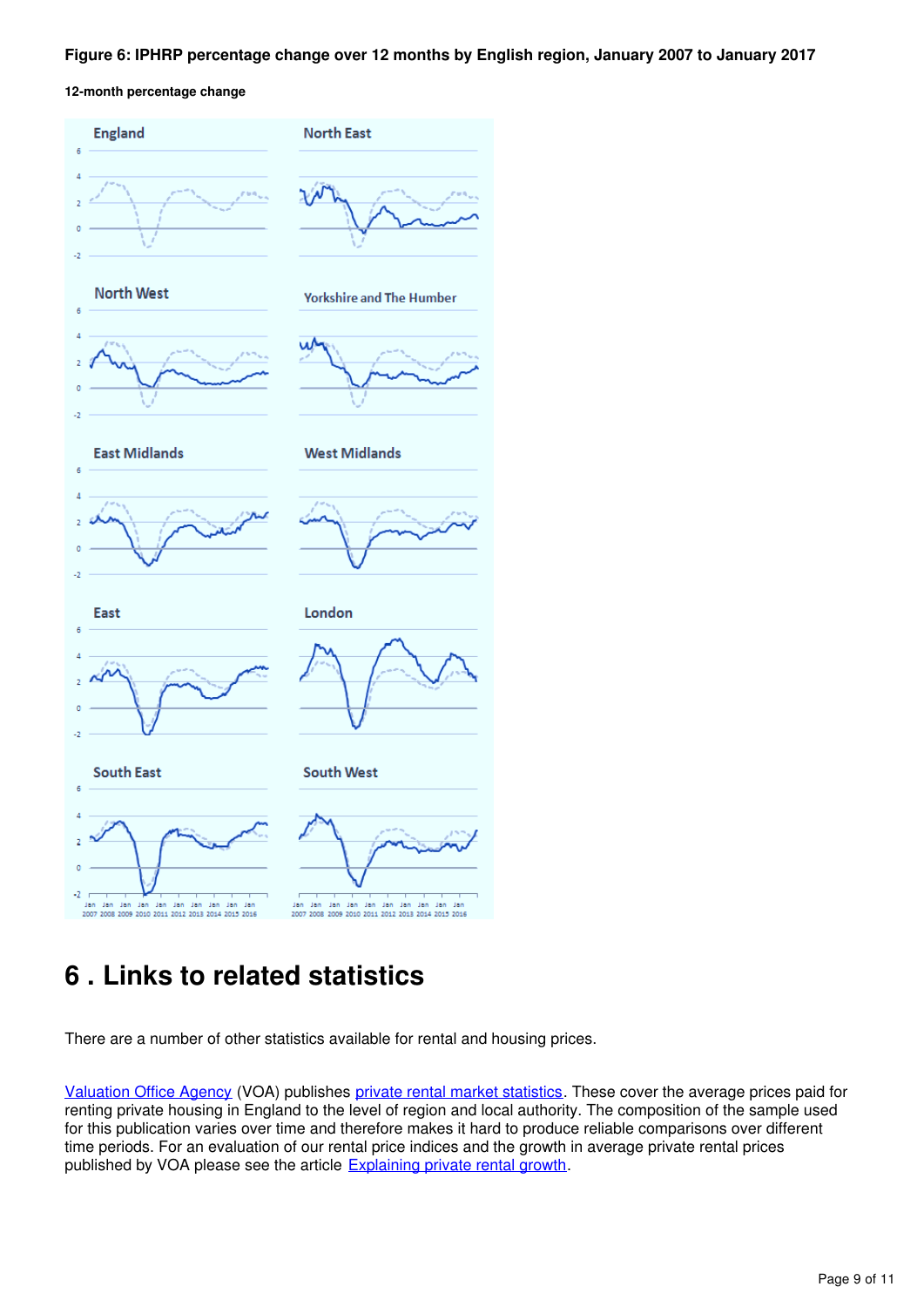[Department for Communities and Local Government](https://www.gov.uk/government/organisations/department-for-communities-and-local-government) (DCLG) publishes [social rent statistics](https://www.gov.uk/government/organisations/department-for-communities-and-local-government/series/rents-lettings-and-tenancies). These cover average prices paid for renting both local authority and private registered provider (housing association) properties in England. These are collected from the continuous recordings of lettings and sales in social housing (CORE) and are available at regional and local authority level.

[Scottish government](http://home.scotland.gov.uk/home) publishes[social rent statistics for Scotland](http://www.scotland.gov.uk/Topics/Statistics/Browse/Housing-Regeneration/HSfS/socialhousing). These cover the average weekly rents paid for local authority and registered social landlords, and are available at area level. [Private Sector Rent Statistics](http://www.gov.scot/Publications/2015/11/3376) are also published annually, which cover the average price paid for renting private housing in Scotland.

[Welsh government](http://wales.gov.uk/) publishes [social rent statistics for Wales](https://statswales.wales.gov.uk/Catalogue/Housing/Social-Housing-Stock-and-Rents). These cover the average weekly rents paid for local authority and registered social landlords, and are available at area level. [Private Sector Rents](http://gov.wales/statistics-and-research/private-sector-rents/?lang=en) are also published on an annual basis, which cover the average price paid for renting private housing in Wales.

[Northern Ireland Housing Executive](http://www.nihe.gov.uk/) publishes a bi-annual Summary Research Report on the [Performance of the](http://www.nihe.gov.uk/index/corporate/housing_research/completed/private_rented_sector_and_rents.htm)  [Rental Market in Northern Ireland.](http://www.nihe.gov.uk/index/corporate/housing_research/completed/private_rented_sector_and_rents.htm) This report analyses trends in the private rental sector at district council level during a 6-month period.

In addition to government sources[,](http://www.countrywide.co.uk/news/countrywide-monthly-lettings-index-jan-2016/)a number of private companies such as [Countrywide](http://www.countrywide.co.uk/news/countrywide-monthly-lettings-index-jan-2016/), Homelet and LSL [Property Services](http://www.lslps.co.uk/news/market-intelligence) produce statistics on the private rental market. These are predominantly flow measures of private rents, whereas IPHRP is a stock measure. More information on how these compare to IPHRP can be found in the article; [Comparing measures of private rental growth in the UK.](https://www.ons.gov.uk/economy/inflationandpriceindices/articles/comparingmeasuresofprivaterentalgrowthintheuk/previousReleases)

The [UK House Price Index](http://landregistry.data.gov.uk/app/ukhpi) publishes average house prices and associated growth rate statistics to the level of region and local authority. Residential house price growth in Great Britain has typically been stronger than rental price growth for a number of years, with an average 12-month rate of house price inflation between January 2013 and December 2016 of 6.0%, compared with 2.1% for rental prices.

### <span id="page-9-0"></span>**7 . What's changed in this release**

The Index of Private Housing Rental Prices is now published on the second or third Tuesday of each month to bring it in line with other prices-related releases grouped under new "theme" days. This will increase the coherence of our data releases; for more information see [Changes to publication schedule for economic statistics](https://www.ons.gov.uk/news/news/changestopublicationscheduleforeconomicstatistics)

## <span id="page-9-1"></span>**8 . Quality and methodology**

.

Details of the [methodology used to calculate the IPHRP](http://webarchive.nationalarchives.gov.uk/20160105160709/http:/www.ons.gov.uk/ons/rel/hpi/index-of-private-housing-rental-prices/historical-series/iphrp-article.html) can be found in the July 2013 IPHRP article but this article requires some updating. In March 2015, methodological improvements were implemented to improve the matching of properties over time; this ensures that we are comparing "like with like". These [methodological](http://webarchive.nationalarchives.gov.uk/20160105160709/http:/www.ons.gov.uk/ons/guide-method/user-guidance/prices/cpi-and-rpi/index.html)  [improvements](http://webarchive.nationalarchives.gov.uk/20160105160709/http:/www.ons.gov.uk/ons/guide-method/user-guidance/prices/cpi-and-rpi/index.html) were presented in the January 2015 article.

In September 2015, we published an evaluation of our rental price indices against the growth in average private rental prices published by VOA, please see the article [Explaining private rental growth](http://webarchive.nationalarchives.gov.uk/20160105160709/http:/www.ons.gov.uk/ons/guide-method/user-guidance/prices/cpi-and-rpi/explaining-private-rental-growth.pdf). Comparisons of IPHRP [against other private rent measures](https://www.ons.gov.uk/releases/comparingmeasuresofprivaterentalgrowthintheukquarter1jantomar2017) can be found in the article published alongside this release.

The [IPHRP Quality and Methodology Information document](http://www.ons.gov.uk/economy/inflationandpriceindices/qmis/indexofprivatehousingrentalpricesqmi) contains important information on: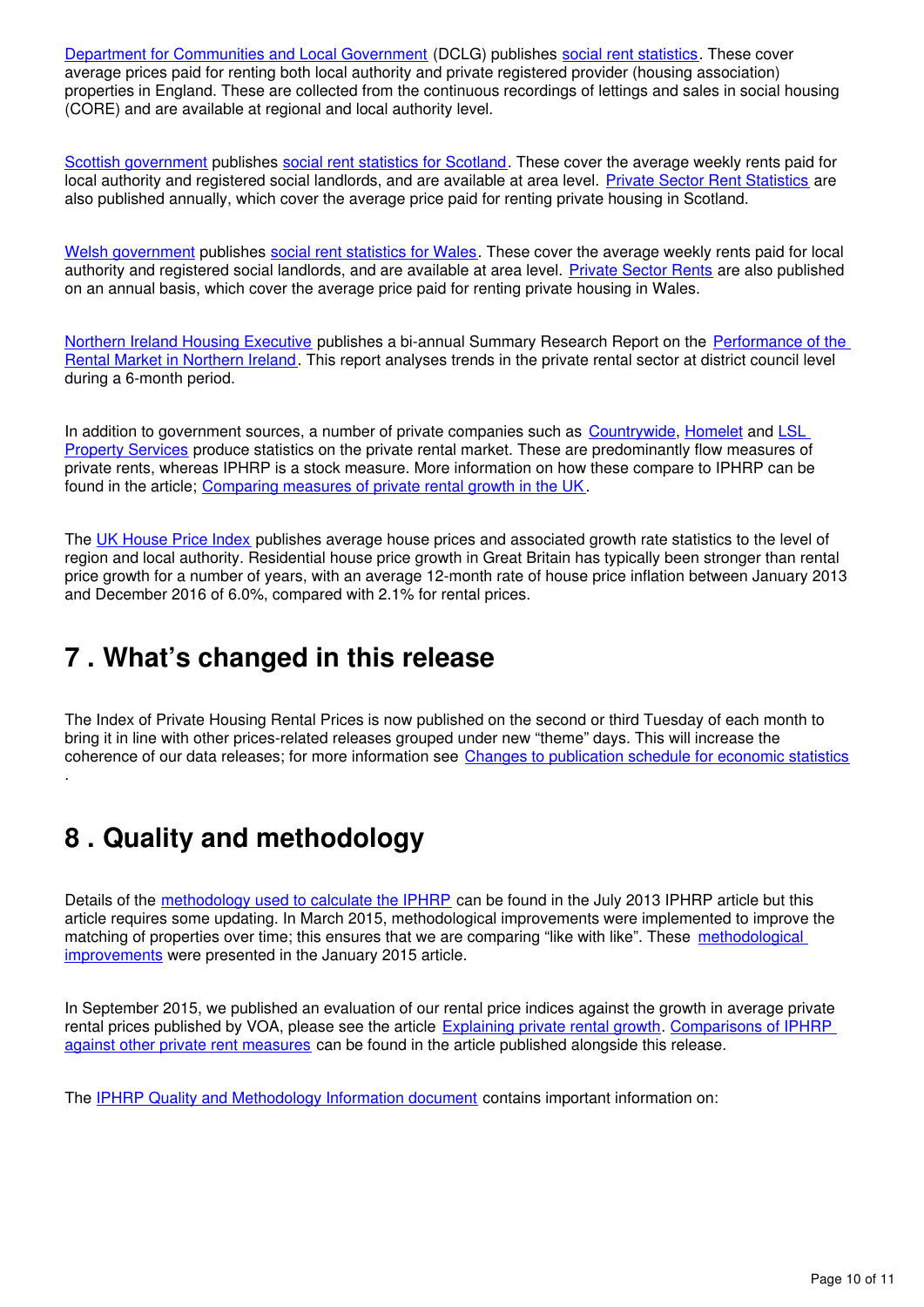- the strengths and limitations of the data
- the quality of the output: including the accuracy of the data and how it compares with related data
- uses and users
- how the output was created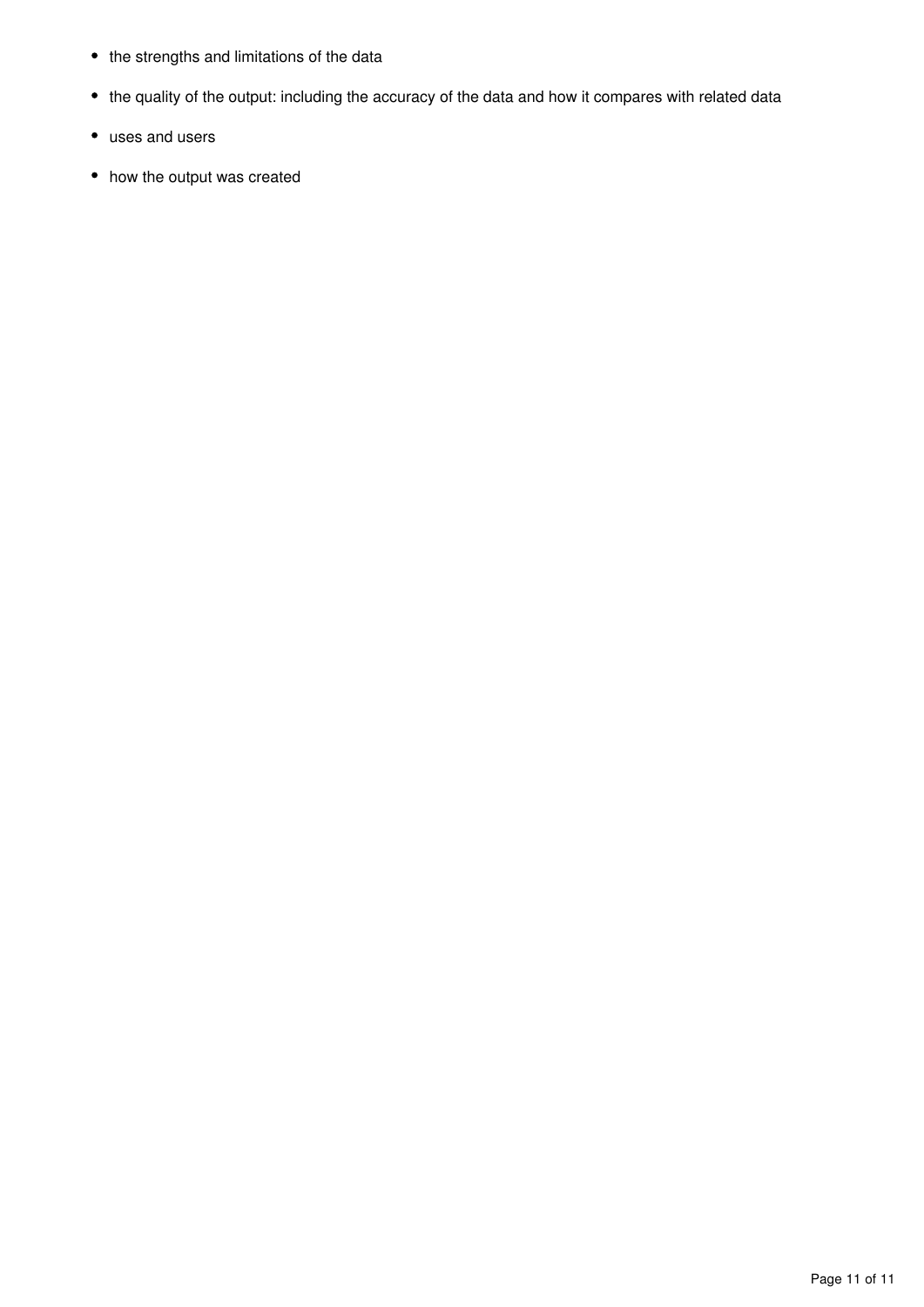#### **1 Experimental Index of Private Housing Rental Prices - Index levels**

Not seasonally adjusted Index level (January 2011 = 100)

|          |            |                |                | Countries           |                |                |                |                |                | Regions                                |                                                                                           |                |                |                |                 |                      |
|----------|------------|----------------|----------------|---------------------|----------------|----------------|----------------|----------------|----------------|----------------------------------------|-------------------------------------------------------------------------------------------|----------------|----------------|----------------|-----------------|----------------------|
|          |            | K03000001      | E92000001      | W92000004 S92000003 |                |                |                |                |                |                                        | E12000001 E12000002 E12000003 E12000004 E12000005 E12000006 E12000007 E12000008 E12000009 |                |                |                |                 |                      |
|          |            |                |                |                     |                |                |                |                |                |                                        |                                                                                           |                |                |                |                 |                      |
|          |            |                |                |                     |                |                |                | Yorkshire and  |                |                                        |                                                                                           |                |                |                | GB<br>excluding | England<br>excluding |
|          |            | Great Britain  | England        | Wales               | Scotland       | North East     | North West     |                |                | The Humber East Midlands West Midlands | East                                                                                      | London         | South East     | South West     | London          | London               |
| 2011 Jan |            | 100.0          | 100.0          | 100.0               | 100.0          | 100.0          | 100.0          | 100.0          | 100.0          | 100.0                                  | 100.0                                                                                     | 100.0          | 100.0          | 100.0          | 100.0           | 100.0                |
|          | Feb        | 100.1          | 100.1          | 100.1               | 99.9           | 100.1          | 100.0          | 100.0          | 100.0          | 100.0                                  | 100.3                                                                                     | 100.3          | 100.1          | 100.0          | 100.1           | 100.1                |
|          | Mar        | 100.3          | 100.3          | 100.4               | 100.1          | 100.1          | 100.1          | 100.1          | 100.0          | 100.1                                  | 100.4                                                                                     | 100.6          | 100.3          | 100.2          | 100.2           | 100.2                |
|          | Apr        | 100.5          | 100.5          | 100.3               | 100.2          | 100.2          | 100.2          | 100.0          | 100.2          | 100.2                                  | 100.5                                                                                     | 100.9          | 100.6          | 100.3          | 100.3           | 100.4                |
|          | May        | 100.7          | 100.8          | 100.4               | 100.5          | 100.4          | 100.4          | 100.2          | 100.3          | 100.3                                  | 100.6                                                                                     | 101.2          | 100.8          | 100.4          | 100.5           | 100.5                |
|          | Jun        | 100.9          | 100.9          | 100.5               | 100.5          | 100.4          | 100.4          | 100.2          | 100.3          | 100.3                                  | 100.7                                                                                     | 101.5          | 101.0          | 100.6          | 100.6           | 100.6                |
|          | Jul        | 101.1          | 101.2          | 100.7               | 100.6          | 100.5          | 100.5          | 100.2          | 100.5          | 100.5                                  | 100.8                                                                                     | 101.9          | 101.2          | 100.7          | 100.7           | 100.7                |
|          | Aug        | 101.3          | 101.4          | 100.8               | 100.8          | 100.9          | 100.6          | 100.3          | 100.6          | 100.7                                  | 101.0                                                                                     | 102.4          | 101.3          | 100.9          | 100.9           | 100.9                |
|          | Sep        | 101.6          | 101.7          | 100.8               | 101.1          | 101.1          | 100.8          | 100.4          | 100.7          | 100.8                                  | 101.1                                                                                     | 102.8          | 101.5          | 101.2          | 101.1           | 101.1                |
|          | Oct        | 101.9          | 101.9          | 101.1               | 101.2          | 101.4          | 100.9          | 100.5          | 100.9          | 101.0                                  | 101.3                                                                                     | 103.2          | 101.7          | 101.3          | 101.2           | 101.2                |
|          | Nov<br>Dec | 102.1<br>102.4 | 102.2<br>102.6 | 101.2               | 101.2<br>101.2 | 101.3<br>101.3 | 101.0<br>101.0 | 100.6<br>100.8 | 101.0<br>101.2 | 101.1<br>101.2                         | 101.4                                                                                     | 103.7<br>104.3 | 102.0<br>102.3 | 101.6<br>101.8 | 101.4<br>101.6  | 101.4<br>101.6       |
| 2012 Jan |            | 102.7          | 102.8          | 101.3<br>101.3      | 101.4          | 101.4          | 101.1          | 100.8          | 101.6          | 101.3                                  | 101.7<br>101.7                                                                            | 104.9          | 102.4          | 101.9          | 101.7           | 101.7                |
|          | Feb        | 102.9          | 103.0          | 101.4               | 101.5          | 101.4          | 101.2          | 100.9          | 101.6          | 101.4                                  | 102.0                                                                                     | 105.2          | 102.7          | 102.1          | 101.8           | 101.9                |
|          | Mar        | 103.1          | 103.2          | 101.4               | 101.5          | 101.3          | 101.3          | 100.9          | 101.6          | 101.4                                  | 102.0                                                                                     | 105.4          | 102.9          | 102.1          | 101.9           | 101.9                |
|          | Apr        | 103.3          | 103.5          | 101.0               | 101.6          | 101.4          | 101.4          | 100.9          | 101.8          | 101.5                                  | 102.3                                                                                     | 106.1          | 103.1          | 102.1          | 102.0           | 102.1                |
|          | May        | 103.5          | 103.7          | 101.1               | 101.6          | 101.2          | 101.4          | 101.0          | 102.0          | 101.6                                  | 102.5                                                                                     | 106.5          | 103.3          | 102.3          | 102.1           | 102.2                |
|          | Jun        | 103.7          | 103.9          | 101.1               | 101.7          | 101.2          | 101.4          | 101.1          | 102.1          | 101.7                                  | 102.5                                                                                     | 106.9          | 103.5          | 102.4          | 102.2           | 102.3                |
|          | Jul        | 104.0          | 104.2          | 101.2               | 101.8          | 101.3          | 101.5          | 101.2          | 102.3          | 101.8                                  | 102.8                                                                                     | 107.3          | 103.6          | 102.6          | 102.4           | 102.5                |
|          | Aug        | 104.2          | 104.4          | 101.4               | 101.8          | 101.3          | 101.6          | 101.4          | 102.3          | 101.7                                  | 102.9                                                                                     | 107.6          | 103.8          | 102.9          | 102.5           | 102.6                |
|          | Sep        | 104.5          | 104.7          | 101.6               | 102.0          | 101.3          | 101.6          | 101.6          | 102.5          | 102.0                                  | 102.9                                                                                     | 108.3          | 104.0          | 103.1          | 102.6           | 102.7                |
|          | Oct        | 104.7          | 104.9          | 101.6               | 102.0          | 101.4          | 101.7          | 101.8          | 102.6          | 102.2                                  | 102.9                                                                                     | 108.6          | 104.2          | 103.4          | 102.8           | 102.9                |
|          | Nov        | 104.8          | 105.1          | 101.8               | 102.2          | 101.6          | 101.7          | 101.8          | 102.7          | 102.3                                  | 103.1                                                                                     | 108.9          | 104.3          | 103.4          | 102.9           | 103.0                |
| 2013 Jan | Dec        | 105.1<br>105.2 | 105.3<br>105.5 | 101.8<br>101.9      | 102.4<br>102.6 | 101.7<br>101.8 | 101.8<br>101.8 | 101.9<br>102.0 | 102.8<br>102.9 | 102.5<br>102.6                         | 103.2<br>103.4                                                                            | 109.3<br>109.6 | 104.5<br>104.6 | 103.5<br>103.6 | 103.0<br>103.1  | 103.1<br>103.2       |
|          | Feb        | 105.4          | 105.6          | 101.8               | 102.7          | 101.8          | 101.8          | 102.0          | 103.0          | 102.7                                  | 103.4                                                                                     | 109.9          | 104.7          | 103.7          | 103.2           | 103.3                |
|          | Mar        | 105.5          | 105.7          | 101.8               | 102.8          | 101.7          | 101.7          | 102.0          | 102.9          | 102.7                                  | 103.6                                                                                     | 110.2          | 104.9          | 103.7          | 103.2           | 103.3                |
|          | Apr        | 105.6          | 105.9          | 102.0               | 102.9          | 101.8          | 101.8          | 102.0          | 103.1          | 102.7                                  | 103.6                                                                                     | 110.5          | 105.0          | 103.7          | 103.3           | 103.4                |
|          | May        | 105.8          | 106.1          | 102.0               | 103.1          | 101.8          | 101.8          | 102.1          | 103.1          | 102.7                                  | 103.5                                                                                     | 111.0          | 105.1          | 103.9          | 103.4           | 103.5                |
|          | Jun        | 106.0          | 106.3          | 102.0               | 103.2          | 101.9          | 101.8          | 102.2          | 103.0          | 102.8                                  | 103.5                                                                                     | 111.2          | 105.2          | 104.1          | 103.5           | 103.6                |
|          | Jul        | 106.2          | 106.4          | 102.2               | 103.4          | 102.0          | 101.9          | 102.2          | 103.2          | 102.9                                  | 103.6                                                                                     | 111.5          | 105.4          | 104.2          | 103.6           | 103.7                |
|          | Aug        | 106.4          | 106.7          | 102.1               | 103.6          | 102.1          | 101.9          | 102.3          | 103.3          | 102.8                                  | 103.7                                                                                     | 111.9          | 105.5          | 104.4          | 103.7           | 103.8                |
|          | Sep        | 106.5          | 106.8          | 102.1               | 103.8          | 102.1          | 102.0          | 102.4          | 103.5          | 102.9                                  | 103.8                                                                                     | 112.1          | 105.7          | 104.5          | 103.8           | 103.9                |
|          | Oct        | 106.6          | 106.9          | 102.1               | 103.9          | 102.2          | 102.1          | 102.5          | 103.5          | 102.9                                  | 103.8                                                                                     | 112.2          | 105.8          | 104.6          | 103.9           | 103.9                |
|          | Nov        | 106.8          | 107.1          | 102.3               | 104.0          | 102.1          | 102.1          | 102.5          | 103.8          | 103.0                                  | 103.9                                                                                     | 112.5          | 105.9          | 104.8          | 104.0           | 104.1                |
|          | Dec        | 106.9          | 107.1          | 102.3               | 104.2          | 102.1          | 102.1          | 102.6          | 103.9          | 103.4                                  | 104.0                                                                                     | 112.5          | 106.2          | 104.9          | 104.1           | 104.2                |
| 2014 Jan |            | 107.0          | 107.3          | 102.4               | 104.4          | 102.1          | 102.1          | 102.7          | 104.0          | 103.7                                  | 104.2                                                                                     | 112.7          | 106.4          | 105.0          | 104.3           | 104.4                |
|          | Feb        | 107.1          | 107.3          | 102.4               | 104.5          | 102.2          | 102.1          | 102.7          | 104.0          | 103.7                                  | 104.3                                                                                     | 112.7          | 106.6          | 105.0          | 104.3           | 104.4                |
|          | Mar<br>Apr | 107.2<br>107.3 | 107.5<br>107.6 | 102.4<br>102.4      | 104.5<br>104.6 | 102.2<br>102.1 | 102.2<br>102.2 | 102.7<br>102.7 | 104.2<br>104.3 | 103.8<br>104.0                         | 104.4<br>104.5                                                                            | 112.9<br>113.1 | 106.7<br>106.8 | 105.1<br>105.3 | 104.4<br>104.5  | 104.5<br>104.6       |
|          | May        | 107.4          | 107.7          | 102.4               | 104.7          | 102.1          | 102.2          | 102.6          | 104.3          | 104.0                                  | 104.4                                                                                     | 113.4          | 106.9          | 105.3          | 104.5           | 104.6                |
|          | Jun        | 107.6          | 107.9          | 102.5               | 104.9          | 102.2          | 102.3          | 102.6          | 104.7          | 104.1                                  | 104.6                                                                                     | 113.6          | 107.0          | 105.4          | 104.7           | 104.7                |
|          | Jul        | 107.7          | 108.0          | 102.5               | 105.1          | 102.3          | 102.3          | 102.7          | 104.5          | 104.2                                  | 104.8                                                                                     | 113.9          | 107.2          | 105.7          | 104.8           | 104.9                |
|          | Aug        | 107.9          | 108.2          | 102.5               | 105.5          | 102.3          | 102.4          | 102.8          | 104.5          | 104.1                                  | 104.8                                                                                     | 114.0          | 107.3          | 105.8          | 104.9           | 104.9                |
|          | Sep        | 108.0          | 108.3          | 102.7               | 105.7          | 102.3          | 102.4          | 102.9          | 104.6          | 104.2                                  | 105.0                                                                                     | 114.3          | 107.5          | 105.9          | 105.0           | 105.0                |
|          | Oct        | 108.2          | 108.5          | 102.7               | 106.0          | 102.4          | 102.5          | 102.8          | 104.8          | 104.3                                  | 105.1                                                                                     | 114.6          | 107.6          | 106.0          | 105.1           | 105.1                |
|          | Nov        | 108.4          | 108.7          | 102.6               | 106.1          | 102.4          | 102.6          | 102.9          | 105.0          | 104.6                                  | 105.4                                                                                     | 114.9          | 108.0          | 106.2          | 105.3           | 105.4                |
|          | Dec        | 108.7          | 109.0          | 102.5               | 106.3          | 102.4          | 102.6          | 103.1          | 105.1          | 104.8                                  | 105.8                                                                                     | 115.3          | 108.3          | 106.4          | 105.5           | 105.6                |
| 2015 Jan |            | 109.1          | 109.4          | 103.1               | 106.5          | 102.4          | 102.7          | 103.1          | 105.3          | 105.0                                  | 106.1                                                                                     | 115.8          | 108.7          | 106.7          | 105.8           | 105.8                |
|          | Feb        | 109.2          | 109.6          | 103.1               | 106.7          | 102.5          | 102.7          | 103.1          | 105.4          | 105.1                                  | 106.3                                                                                     | 116.1          | 108.9          | 106.8          | 105.9           | 105.9                |
|          | Mar        | 109.4          | 109.8          | 103.1               | 106.7          | 102.6          | 102.7          | 103.1          | 105.4          | 105.2                                  | 106.5                                                                                     | 116.5          | 109.1          | 106.9          | 106.0           | 106.0                |
|          | Apr<br>May | 109.7<br>110.0 | 110.0<br>110.4 | 103.2<br>103.2      | 106.8<br>106.9 | 102.6<br>102.7 | 102.8<br>102.8 | 103.2<br>103.3 | 105.9<br>106.1 | 105.3<br>105.6                         | 106.7<br>107.0                                                                            | 116.9<br>117.6 | 109.3<br>109.5 | 107.1<br>107.3 | 106.2<br>106.3  | 106.3<br>106.4       |
|          | Jun        | 110.2          | 110.6          | 103.3               | 107.0          | 102.8          | 102.9          | 103.3          | 106.2          | 105.8                                  | 107.4                                                                                     | 117.9          | 109.7          | 107.3          | 106.5           | 106.6                |
|          | Jul        | 110.3          | 110.7          | 103.3               | 107.1          | 102.8          | 102.9          | 103.5          | 106.3          | 106.0                                  | 107.5                                                                                     | 118.1          | 109.8          | 107.3          | 106.6           | 106.7                |
|          | Aug        | 110.8          | 111.2          | 103.2               | 107.3          | 102.9          | 103.2          | 103.7          | 106.5          | 106.1                                  | 107.6                                                                                     | 118.9          | 110.1          | 107.7          | 106.8           | 106.9                |
|          | Sep        | 110.9          | 111.3          | 103.2               | 107.4          | 102.8          | 103.2          | 103.7          | 106.7          | 106.2                                  | 107.8                                                                                     | 119.0          | 110.4          | 107.7          | 106.9           | 107.0                |
|          | Oct        | 111.1          | 111.5          | 103.1               | 107.4          | 102.9          | 103.3          | 103.8          | 107.0          | 106.3                                  | 108.1                                                                                     | 119.3          | 110.6          | 107.9          | 107.1           | 107.2                |
|          | Nov        | 111.3          | 111.8          | 103.4               | 107.2          | 103.0          | 103.6          | 103.9          | 107.3          | 106.5                                  | 108.5                                                                                     | 119.6          | 111.0          | 108.1          | 107.3           | 107.5                |
|          | Dec        | 111.5          | 111.9          | 103.3               | 107.2          | 103.1          | 103.6          | 103.9          | 107.4          | 106.6                                  | 108.8                                                                                     | 119.7          | 111.4          | 107.9          | 107.4           | 107.6                |
| 2016 Jan |            | 111.9          | 112.4          | 103.3               | 107.4          | 103.3          | 103.7          | 104.3          | 107.7          | 106.8                                  | 109.2                                                                                     | 120.4          | 111.8          | 108.1          | 107.7           | 107.9                |
|          | Feb        | 112.1          | 112.6          | 103.3               | 107.4          | 103.4          | 103.8          | 104.4          | 107.9          | 106.9                                  | 109.5                                                                                     | 120.6          | 112.1          | 108.3          | 107.9           | 108.1                |
|          | Mar        | 112.3          | 112.8          | 103.3               | 107.3          | 103.4          | 103.9          | 104.4          | 108.3          | 107.2                                  | 109.6                                                                                     | 120.9          | 112.3          | 108.7          | 108.0           | 108.3                |
|          | Apr        | 112.5          | 113.1          | 103.4               | 107.4          | 103.4          | 103.9          | 104.5          | 108.6          | 107.3                                  | 110.0                                                                                     | 121.3          | 112.7          | 108.8          | 108.3           | 108.6                |
|          | May        | 112.7          | 113.3          | 103.3               | 107.3          | 103.5          | 104.1          | 104.6          | 108.6          | 107.4                                  | 110.4                                                                                     | 121.4          | 113.2          | 108.9          | 108.5           | 108.8                |
|          | Jun        | 112.8          | 113.4          | 103.2               | 107.1          | 103.6          | 104.0          | 104.6          | 108.7          | 107.5                                  | 110.6                                                                                     | 121.5          | 113.4          | 109.1          | 108.6           | 108.9                |
|          | Jul        | 113.0          | 113.6          | 103.3               | 107.3          | 103.7          | 104.2          | 104.9          | 108.9          | 107.6                                  | 110.8                                                                                     | 121.6          | 113.6          | 109.3          | 108.8           | 109.1                |
|          | Aug        | 113.3          | 113.9          | 103.3               | 107.3          | 103.8          | 104.3          | 105.1          | 109.0          | 108.0                                  | 111.1                                                                                     | 122.0          | 113.8          | 109.8          | 109.0           | 109.4                |
|          | Sep<br>Oct | 113.5<br>113.7 | 114.1<br>114.3 | 103.3<br>103.5      | 107.3<br>107.2 | 103.9<br>104.0 | 104.5<br>104.7 | 105.3<br>105.4 | 109.2<br>109.5 | 108.2<br>108.6                         | 111.1<br>111.6                                                                            | 122.2<br>122.4 | 114.2<br>114.4 | 110.1<br>110.4 | 109.2<br>109.4  | 109.6<br>109.9       |
|          | Nov        | 113.9          | 114.5          | 103.6               | 107.3          | 104.2          | 104.7          | 105.5          | 110.0          | 108.8                                  | 111.9                                                                                     | 122.5          | 114.8          | 110.7          | 109.7           | 110.1                |
|          | Dec        | 114.1          | 114.7          | 103.6               | 107.3          | 104.2          | 104.8          | 105.7          | 110.4          | 108.9                                  | 112.0                                                                                     | 122.6          | 115.2          | 111.0          | 109.9           | 110.4                |
| 2017 Jan |            | 114.3          | 115.0          | 103.8               | 107.4          | 104.2          | 105.0          | 105.9          | 110.7          | 109.1                                  | 112.5                                                                                     | 122.8          | 115.5          | 111.1          | 110.1           | 110.7                |

**Notes** Contact: **Contact: Contact: Contact: Contact: Contact: Contact: Contact: Contact: Contact: Contact: Contact: Contact: Contact: Contact: Contact: Contact: Contact: Contact: Contact: Contact: Contact: Contact: Contac** 

- Data unavailable Particles of the Second Construction of the Second Construction of the Second Construction of the Second Construction of the Data revised the Data revised of the Second Construction of the Second Constru